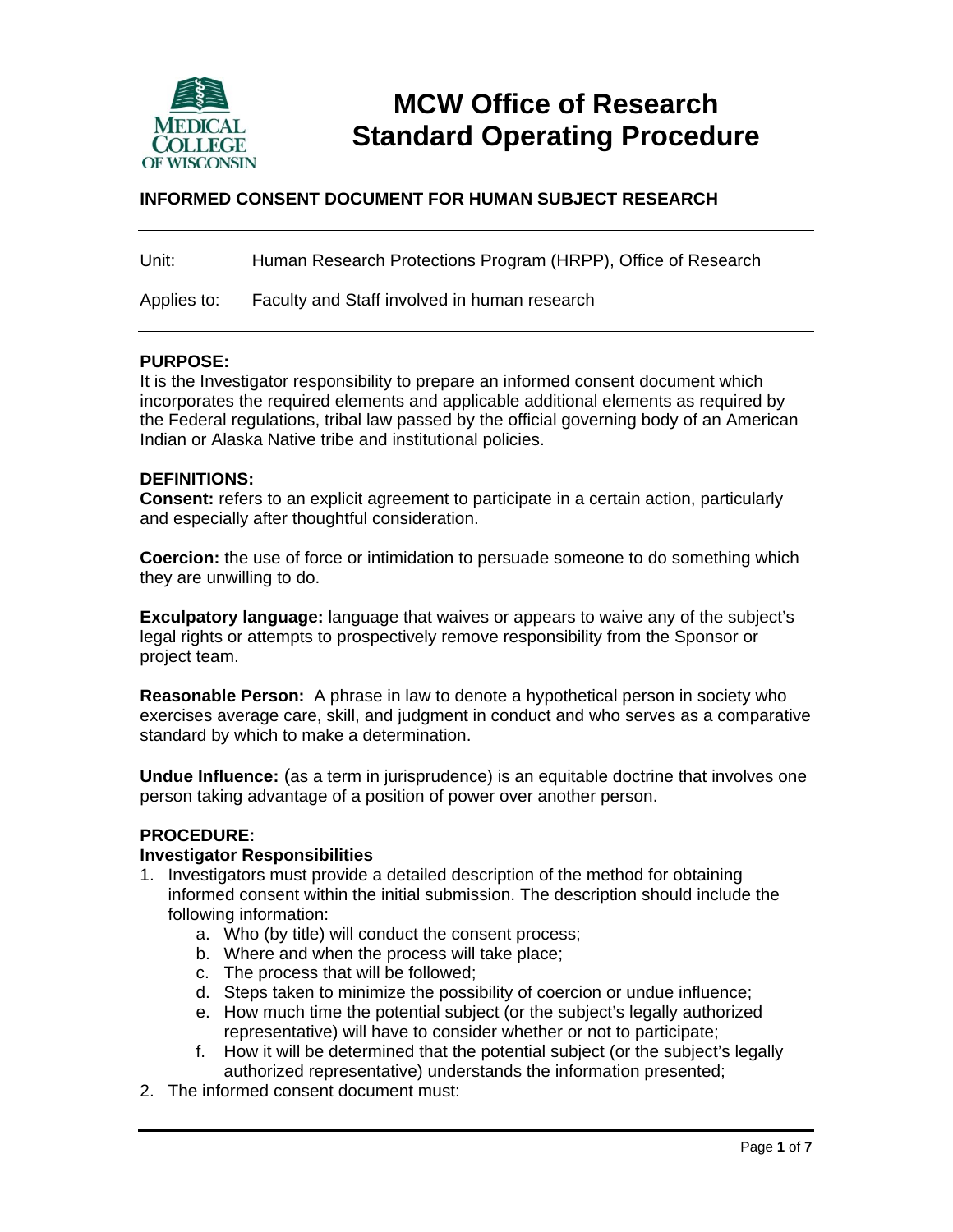- a. Begin with a concise and focused presentation of the "key information" that is most likely to assist a prospective subject in understanding the reasons why one might or might not want to participate in the research. This subsection must be organized and presented in a way that facilitates comprehension.
- b. Utilize language to promote the subject's understanding of the information;
	- i. The information provided in the informed consent documents must be in a language understandable to the subject (target population).
	- ii. Technical and scientific terms should be adequately explained using common or lay terminology.
	- iii. Generic names are preferable when describing pharmaceuticals unless the brand name is more commonly known and understood. Regardless of which name is preferred, it should be used consistently throughout the informed consent documents.
	- iv. Devices and procedures should also be described consistently throughout the documents and explained in simple language
- c. Provide the essential information a reasonable person would want to have in sufficient detail and organized to facilitate the prospective subject's understanding of the reasons one might consider in order to make an informed decision about whether to participate in research and provide an opportunity to discuss that information
- d. Not waive or appear to waive subjects' rights; and
- e. Include each of the required elements and applicable additional elements of informed consent describing the research and the nature of research participation as required by institutional policy
- f. It is generally recommended that consent documents be written at a sixth to eighth-grade reading level
- 3. Investigators are responsible for incorporating the required, and if applicable additional elements, of informed consent and HIPAA standards into each informed consent document for their research studies. Investigators are required to use the MCW IRB Consent Form Templates in their development of a consent form for use in research studies.
- 4. The consent document must include a provision for the research subject's dated signature.
	- a. Additional signatures lines may be required per departmental policies or per a sponsor's protocol.
	- b. If signature lines not identified per MCW informed consent templates are required, the PI and research team must submit an *ICF Template Change Form.*
- 5. The required elements of informed consent may not be omitted unless specifically waived by the IRB. In addition, there may not be discrepancies within the informed consent documents, the IRB application, the Sponsor's or Investigator's Protocol, the Investigator's Brochure, the grant and/or the contract regarding the purpose, foreseeable risks, and benefits of the research.
- 6. Investigators must include all informed consent documents (full written documents, oral scripts, a list of talking points, videos, comprehension materials, any type of comprehension or assessment aids, and short forms) in their application for review and must receive approval by the MCW IRB prior to use.
- 7. After receiving approval if the Investigator wishes to make any changes to the informed consent process or the documents; the Investigator must submit an amendment to the MCW IRB for review and approval prior to implementing the change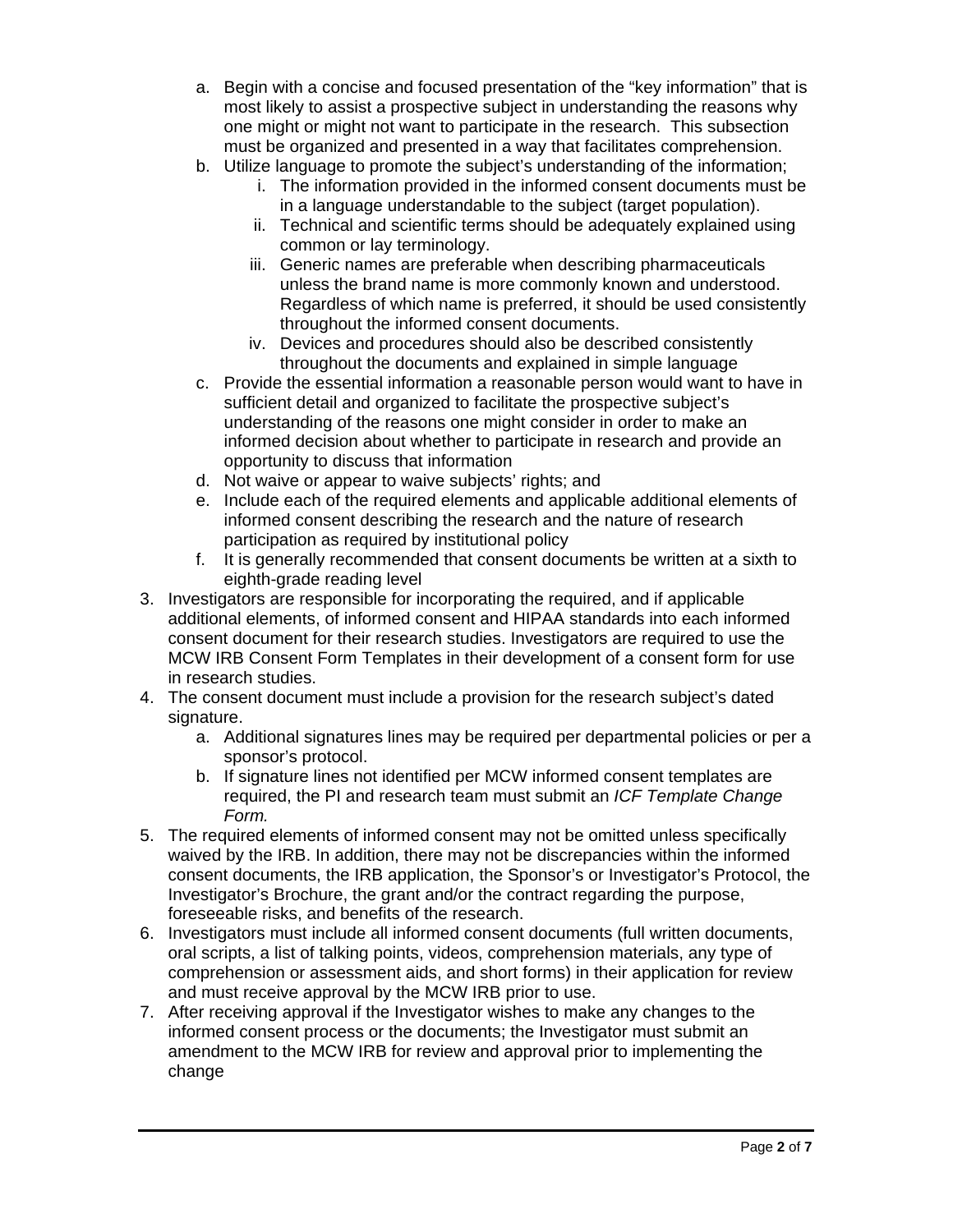## **Required Elements**

The required elements of consent to be included in each informed consent document are:

- A concise and focused presentation of the "key information" that is most likely to assist a prospective subject in understanding the reasons why one might or might not want to participate in the research. This subsection must be organized and presented in a way that facilitates comprehension.
- A clear statement that the project involves "research";
- Information that a "reasonable person" would want to have in order to make an informed decision and subjects must be provided an opportunity to discuss that information;
- Information organized and presented in sufficient detail to facilitate understanding of the reasons why one might or might not want to participate
- An explanation of the purposes of the research;
- The expected duration of the subject's participation;
- A complete description of the procedures to be followed, and identification of procedures that are experimental and performed solely for the purposes of research;
- A description of the reasonably foreseeable risks and discomforts;
- A description of any benefits to the subject or others that may reasonably be expected from the research;
- A disclosure of appropriate alternative procedures or courses of treatment that might be advantageous to the subject;
- When the research involves the collection of identifiable private information or identifiable biospecimens, the following statement must be included:
	- o "The subject's information or biospecimens will not be used or distributed for future research studies even if identifiers are removed unless additional consent is obtained or is waived by the IRB."
- A description of the extent to which confidentiality of records identifying the subject and privacy will be maintained
- For research involving more than minimal risk, an explanation as to whether any compensation, and an explanation as to whether any medical treatments are available, if injury occurs and, if so, what they consist of, or where further information may be obtained;
- An explanation of whom to contact for answers to pertinent questions about the research (e.g., Investigator), the research subjects' rights (e.g., HRPP Office), and whom to contact in the event of a research-related injury; and
- A statement that participation is voluntary, refusal to participate will involve no penalty or loss of benefits to which the subject is otherwise entitled and the subject may discontinue participation at any time without penalty or loss of benefits to which the subject is otherwise entitled.

#### **Additional Elements**

The informed consent document should, where appropriate, include the following additional elements:

- A statement that biospecimens (even if identifiers are removed) may be used for commercial profit and whether the subject will or will not share in this commercial profit;
- A statement indicating whether clinically relevant results, including individual research results, will be disclosed to subjects, and if disclosed under what conditions;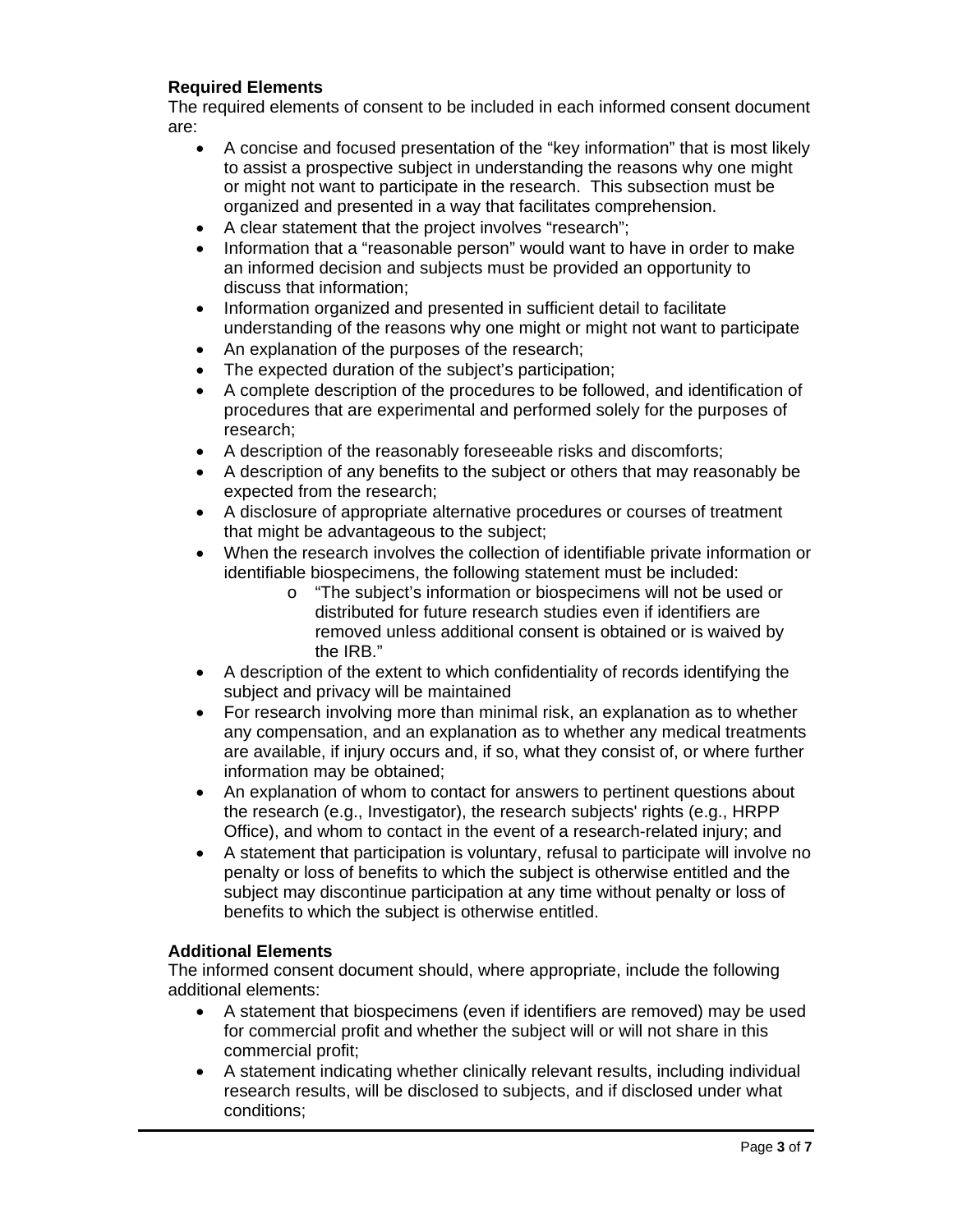- A statement about whether the research project will or might include whole genome sequencing;
- For women of child bearing potential, a statement that the particular treatment or procedure may involve risks to the subject (or the embryo or fetus, if the subject is or may become pregnant) which are currently unforeseeable;
- Anticipated circumstances under which the subject's participation may be terminated by the Investigator without regard to the subject's consent;
- If there is the potential that costs of research procedures will not be paid by the sponsor or the subject's insurance, a description of any additional costs to the subject that may result from participation in the research;
- The consequences of a subject's decision to withdraw from the research and procedures for orderly termination of participation by the subject;
- A statement that significant new findings developed during the course of the research which may relate to the subject's willingness to continue participation will be provided to the subject;
- The approximate number of subjects involved in the project;
- The MCW IRB may require that information, in addition to that required by institutional policy, be given to research subjects when in its judgment the information would meaningfully add to the protection of the rights and welfare of subjects.

## **ICH GCP additional elements**

In addition to the required and if applicable additional elements consent forms for clinical investigations that follow ICH GCP guidelines must include these additional elements:

- Discussion of clinical trial treatments and probability of random assignment
- Subject responsibilities
- Anticipated prorated payment, if any, to the subject for participating in the clinical trial
- Information regarding the important potential benefits and risks of alternative procedures/courses of treatment
- Authorization to access medical records by regulatory authorities, the monitor, auditor and the IRB for verification of clinical trial procedures or data, without violating the confidentiality of the subject, to the extent permitted by the applicable laws and regulations.

## **Research involving test articles regulated by the U.S. Food and Drug Administration (FDA)**

In addition to the required and if applicable additional elements, consent forms for clinical investigations that involve a test article (drug, device or biologic) regulated by the FDA must include these additional elements:

- A statement noting the possibility that the FDA may inspect the records that will be provided to each subject.
- A statement that a description of the clinical trial will be available on http://www.clinicaltrials.gov as required by US law.
- In studies that evaluate the safety of the test article, include the statement:
	- o "A purpose of the project includes an evaluation of the safety of the test article."
	- o Statements that test articles are safe or statements that the safety has been established in other studies are not appropriate when the purpose of the project includes determination of safety.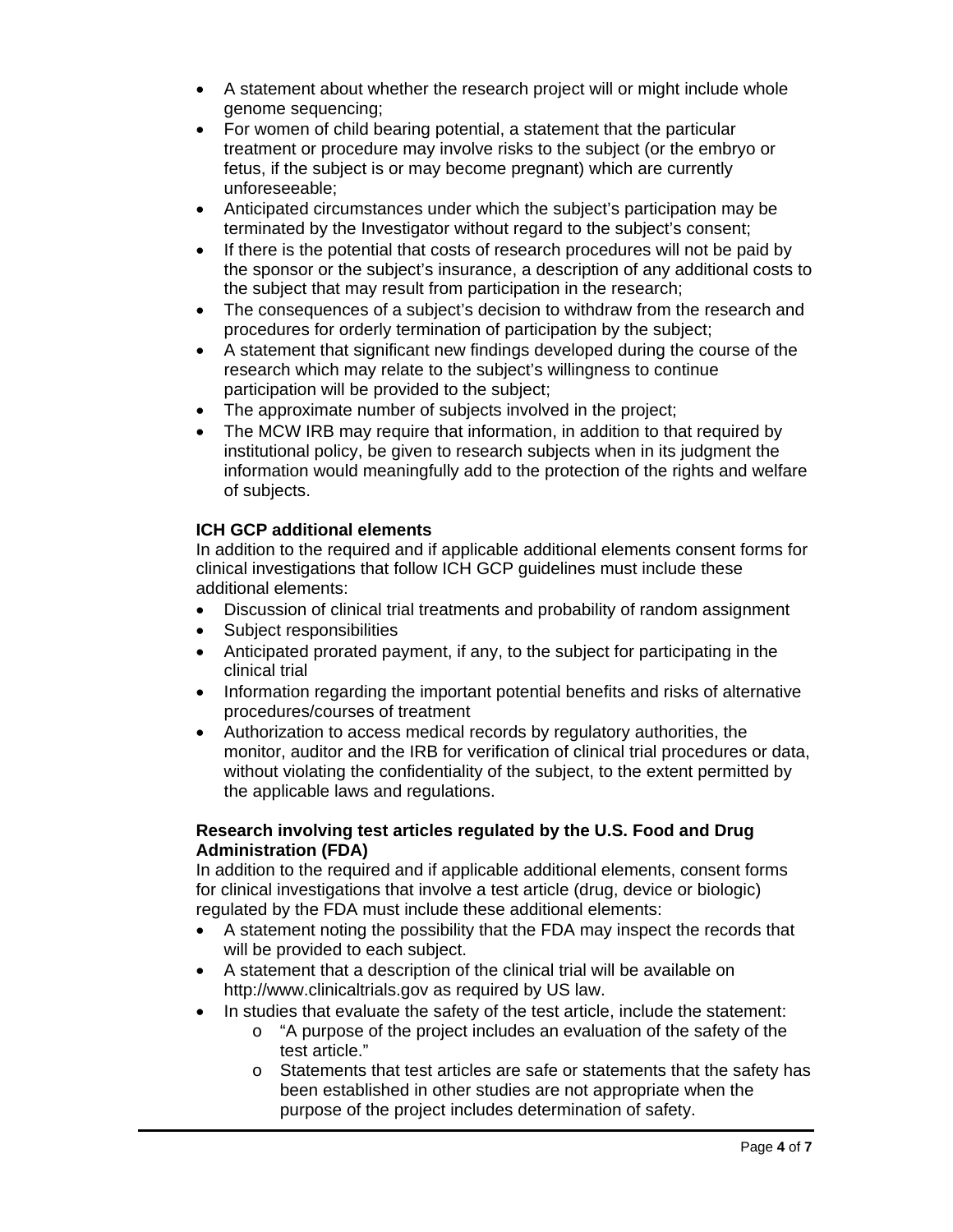- In studies that evaluate the effectiveness of the test article, include the statement:
	- o "A purpose of the project includes an evaluation of the effectiveness of the test article."
	- o The consent document should not contain claims of effectiveness.
- Phase I Studies. Phase I studies are typically designed to determine safety, but not effectiveness. Phase I consent documents will include the approved Phase I template language that can be found within the "A Template".
- Phase II and Phase III Studies. Potential subjects should be told, and a statement included in the purpose of the informed consent document, that Phase II and III studies are designed to determine both safety and effectiveness.
- Phase II & III consent documents will include the approved template language that can be found within the "A Template".

## **Other Federal Agency Requirements**

**Bureau of Prisons:** In addition to the required elements and any applicable additional elements, research conducted within the Bureau of Prisons the consent form must include:

- Identification of the researchers.
- Anticipated uses of the results of the research.
- A statement that participation is completely voluntary and that the subject may withdraw consent and end participation in the project at any time without penalty or prejudice (the inmate will be returned to regular assignment or activity by staff as soon as practicable).
- A statement regarding the confidentiality of the research information and exceptions to any guarantees of confidentiality required by federal or state law. For example, a researcher may not guarantee confidentiality when the subject indicates intent to commit future criminal conduct or harm himself or herself or someone else, or, if the subject is an inmate, indicates intent to leave the facility without authorization.
- A statement that participation in the research project will have no effect on the inmate subject's release date or parole eligibility.

**Department of Defense (DoD):** In addition to the required elements and any applicable additional elements, consent forms for research funded or supported by the Department of Defense must include:

- A statement that the DoD or a DoD organization is funding the research project.
- A statement that representatives of the DoD ae authorized to review research records.
- A statement as to whether any compensation, and/or whether any medical treatments are available, if injury occurs and, if so, what they consist of, or where further information may be obtained.

**Department of Justice (DOJ):** In addition to the required elements and any applicable additional elements, consent forms for research supported by the Department of Justice must include the following statements:

- The name of the funding agency
- A statement describing the extent to which confidentiality of records identifying the subject will be maintained.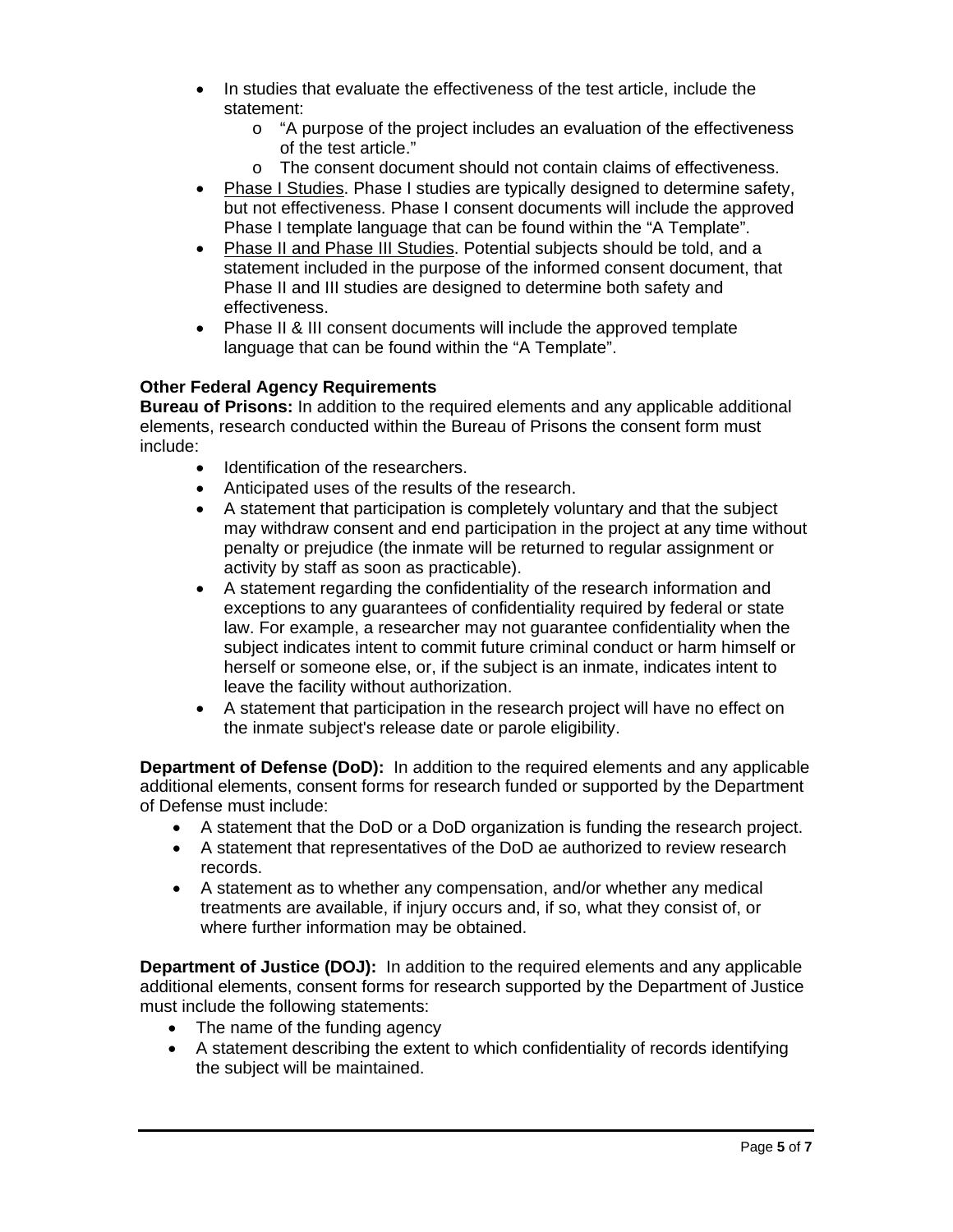- Confidentiality may only be broken if the subject reports immediate harm to participants or others. The participant must be informed about any disclosure and the risk of harms from the disclosure.
- Investigators do not have to report child abuse unless the participant signs another consent form allowing the child abuse reporting
- In studies supported by the NIJ, the subjects must be informed that private, identifiable information will be kept confidential and will only be used for research and statistical purposes. If the identity of the individual cannot be maintained the participants must be explicitly notified.

**Department of Energy (DOE):** In addition to the required elements and any applicable additional elements, consent forms for research supported by the Department of Justice must include the following statements:

- The identify of the sponsoring agency, unless the sponsor requests that it not be done, because
	- o doing so could compromise intelligence sources or methods;
	- o the research involves no more than minimal risk to the participants;
	- o the IRB determines that by not disclosing the identity, the investigators will not adversely affect the participants.
- A statement that the project is classified and what it means for the purposes of the research.

## **Prohibited Elements**

- No unproven claims of effectiveness or certainty of benefit, either implicit or explicit, may be included in the informed consent documents.
- The informed consent documents may not contain any exculpatory language through which the subject is made to waive or appear to waive any of the subject's legal rights, or releases or appears to release the Investigator, the sponsor, or its agents from liability for negligence.
	- **a. Examples of Unacceptable Exculpatory Language:**
	- By agreeing to this use, you should understand that you would give up all claims to personal benefit from commercial or other use of these substances.
	- I voluntarily and freely donate any and all blood, urine, and tissue samples to the U.S. Government and hereby relinquish all rights, title, and interest to said items.
	- By consenting to participate in this research, I give up any property rights I may have in bodily fluids or tissue samples obtained in the course of the research.
	- I waive any possibility of compensation for injuries that I may receive as a result of participation in this research.

#### **Consent for Subjects with Limited or No English Proficiency**

IRB approved short form consents or translated consent forms must be used when consenting individuals with no or limited English proficiency. Please review the IRB SOP: *Recruitment and Enrollment of Non-English or Limited English Proficient Subjects.*

#### **Requests to waive the requirement to obtain written documentation of informed consent**

When requesting a waiver of the requirement to obtain written documentation of informed consent for FDA regulated research the investigator must provide: